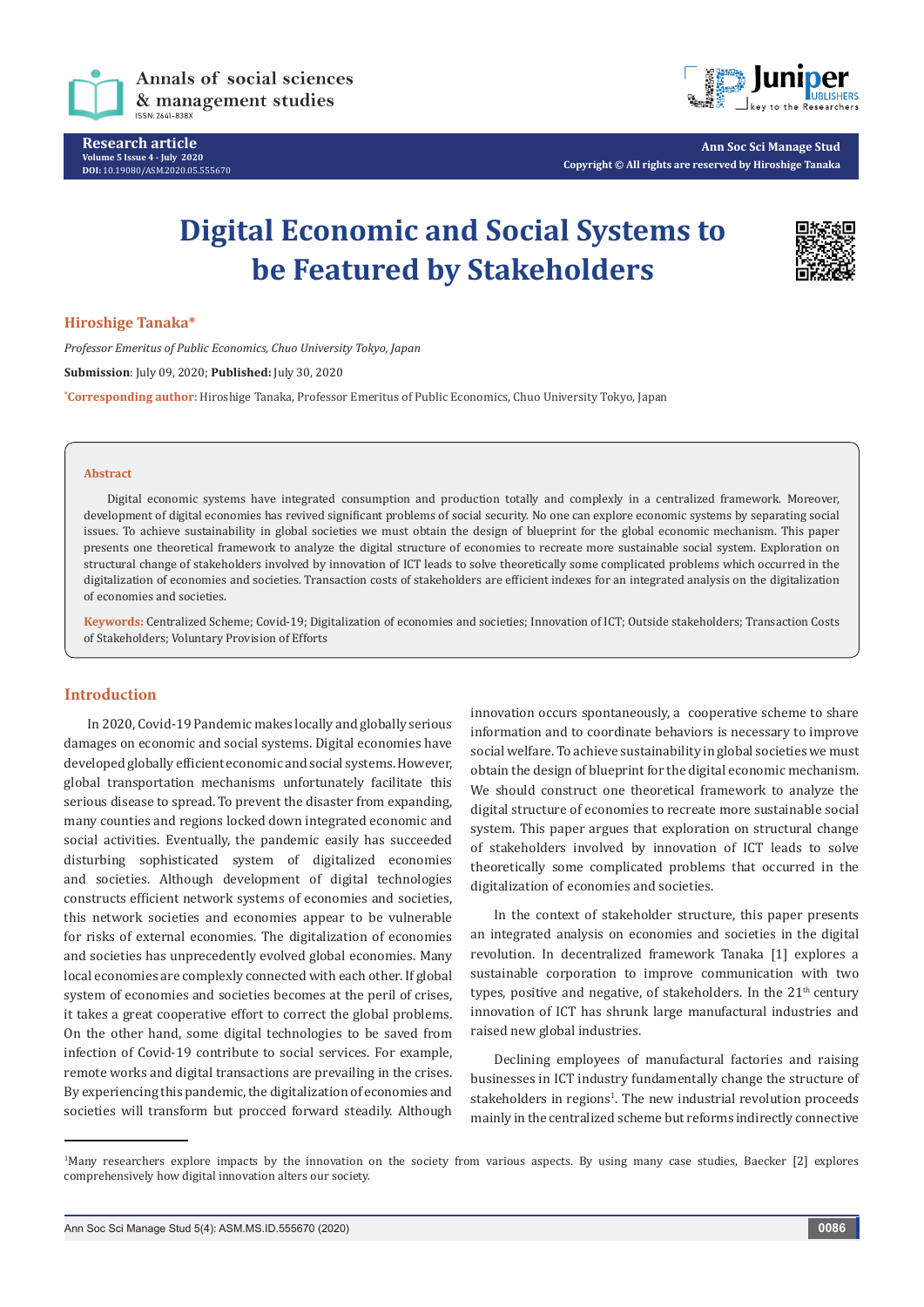relations in social communications and markets. Structural changes of stakeholders are supposed to feature diversification of economies and regions. Tanaka [3] explores that the comparative valuation by the two types stakeholders makes effective indication for sustainable global communities. When the digitalization of economies and societies prevails in global economies, we should make clear the condition that growing digital economies influence on sustainability of communities. Tanaka [4] argues that innovation of digital technologies raises outside stakeholders and that the unbalanced growth of stakeholders causes structural change of stakeholders. This structural change becomes one of the driving powers to propel the digitalization of economies and societies. The digitalization of economies and societies needs to expand traditional theories of industrial organization developed by Williamson [5-8] and others into theories of stakeholder structure. To provide a theoretical foundation on global industrial organization accompanies a new classification of transaction costs.

A network formulation to be explored integrates various various types of transactions developed by suppliers and consumers. This paper theoretically makes clear why innovation of ICT brings about revolutionary changes of global industries and provides a method of welfare analysis on digital economies. To feature the structural change of stakeholders indicates a significant index of social welfare in this industrial revolution. This paper is organized as follows. Section 2 features stakeholders to bring about the digitalization of economies and societies. To explore ramification of this industrial revolution we analyze comparatively centralized and decentralized social systems. Global economies are developed by basing on the centralized scheme and should be reviewed in the decentralized scheme. This section focuses on rapidly rising outside stakeholders brought by the digitalization of economies and societies. The outside stakeholders are assumed to correspond to negative stakeholders in the decentralized context. This revolution lowers the transaction cost regarding outside stakeholder. Section 3 demonstrates that every stakeholder contributes innovation voluntarily and that outside stakeholders make a main force to propel the digitalization of economies and societies. Section 4 describes the transaction costs of stakeholders. The transaction costs explain a scheme that the corporation provides payments on stakeholders. Section 5 demonstrates theoretically that innovation of ICT increases absolutely and relatively outside stakeholders and that external stakeholders partially divide into inside and outside stakeholders. Section 6 suggests that transaction costs will be an effective approach to explore problems of Covid-19 Pandemic.

## **Digital Economies and a Sustainable Social System**

Digital economies are performing globally remarkable growth and expected to bring revolutionary changes on our communities. We should provide a theoretical method to explore sustainability of digital economies. Competition in markets dominates digital economies but mitigation of social losses from the revolution is brought by a framework of decentralization as follows.

In the multi stakeholders communities, the production of the corporation and its payment for the stakeholder *i* are stated by *x* and  $t_i$ . The stakeholder  $i(i=1,...,n)$  is supposed to evaluate the performance of it by  $V_i(x,t_i)$ . This function is assumed to be increasing with  $t_i$ ;  $\frac{\partial V_i(x,t_i)}{\partial t_i} \ge 0$ .

 The centralized economic system is vulnerable to market and government failures to bring unsustainable economies and societies. To restore sustainability, we should insert a decentralized scheme into the vulnerable centralized system. Tanaka (9) discusses sustainability in the decentralized system by dividing stakeholders into the positive and the negative stakeholders to be defined by

$$
\frac{\partial V_i(x,t_i)}{\partial x} \ge 0 \frac{\partial V_i(x,t_i)}{\partial x} < 0 .
$$

This paper theoretically explores how the digital revolution influences on sustainability by focusing on reconstruction of stakeholders. The corporation is supposed to perform production activity x and to obtain the net private profit  $\Pi(x)$  in the market transaction. Innovation of ICT has evolved the market system. Generally speaking, the corporation provides goods and services to consumers in a one-way market transaction from supply to demand. Tanaka (4) supposes that an innovation of ICT has been improving two-way communication in the framework of centralized schemes. To explore the innovation of communication system Tanaka [4] employs the approach to bring a classification of inside, outside, and external stakeholders. Economic activities of the corporation bring differentially social cost among stakeholders. To achieve sustainability the social system should allocate appropriately the social costs on the corporation. This classification makes clear that the corporation brings differentiated social costs to each type of stakeholders. In the transaction among the corporation and stakeholders' particular contracts or trusts are possible to be used beyond market relations. These social costs make additional information to the market prices. To develop sustainability the

corporation should take the payment  $t_i$  for the stakeholder  $i$  to complement ordinal market transactions. To analyze theoretically, Tanaka [4] classifies stakeholders as follows. The corporation ordinally contacts many stakeholders in the market and could make particular contracts supplementary with some stakeholders. The former stakeholder is referred as the inside stakeholder and the latter stakeholder is named as the outside stakeholder. The inside stakeholders include main customers, business partners and employees. Consumers or suppliers using internet<sup>2</sup> are supposed to exhibit a representative example of the outside stakeholders. The outside stakeholders are supposed to obtain less relevant interest and to be more occasional with the corporation than the inside stakeholders. The economic and social systems evolved by

<sup>2</sup> Hindman (10) explores the growth of internet economy and discusses that some monopolistic firms appear and influence seriously on societies and politics.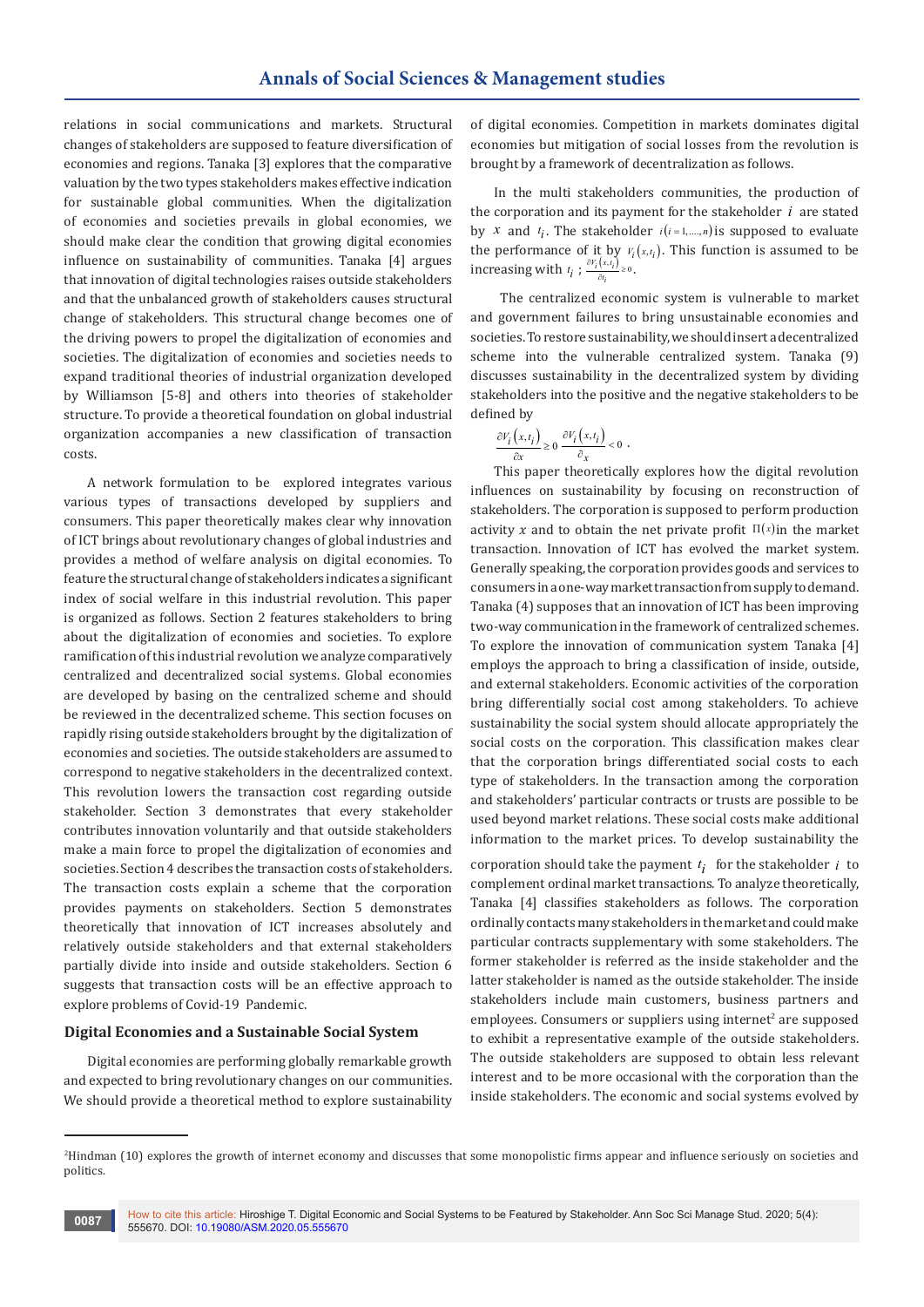innovation of ICT bring social costs not only on the communities but also on the corporation. To survive rapidly changing digitalization of economies and societies the corporation should improve the evaluation of organization in both economic and social aspects. The social costs in the digitalization of economies and societies is partially burdened with transaction costs in the social systems. However, the corporation is not easy to conceive the transaction costs in ordinal activities. If we could formally evaluate transaction costs in the digital economies, they present a significant index on decrease of social loss or organizational efficiency. This classification of stakeholders facilitates to make clear the impact on the digitalization of economies and societies with a new terminology of transaction costs. In this paper we do not attempt to achieve general theory of the digital social system but only explore the social structural change in the digitalization by applying this method.

It is assumed that outside stakeholders are connected with the corporation mainly by networks of the internet. Development of digital technology enhances the quality of communication and enable the outside stakeholder to require a differentiate compensation for the transaction with the corporation. Markets of internet become to make possible to differentiate pricings of goods and services for particular transaction. While consumers in the shopping of internet market depend less on the limited corporations than the inside stakeholders such as employees, enlargement of internet services could take the outside stakeholders benefits yielding from lowering prices. That is, the innovation of digital technology makes the outside stakeholder obtain decreasing evaluation of the corporation regarding production  $X$ . To advance the reasoning of Tanaka  $[4]$  we rewrite the same Assumption 1 as before.

**Assumption 1:** Inside stakeholders consist of positive stakeholders. Outside stakeholders satisfy the definition of the negative stakeholders<sup>3</sup>.

In the digitalization of economies and societies we exhibit theoretically the objective function NB of net benefit by the expression  $(1)^4$ . *n* stakeholders are divided into inside stakeholders,  $1..., n_{\scriptscriptstyle 0'}$  outside stakeholders,  $n_{\scriptscriptstyle 0}$  +  $1, ..., n_{\scriptscriptstyle 1'}$  and

$$
NB = \Pi(x) + \beta(x)\sum_{t=1}^{n_0(y)} \left\{ V_i(x, t_i) - y_i \right\} + \gamma(y)\sum_{i=n_0(y)+1}^{n_1(y)} \left\{ V_i(x, t_i) - y_i \right\} - t \tag{1}
$$

external stakeholders,  $n_{1}$  + 1, ...,  $n$ . In the centralized scheme the corporation does not include the evaluation of the external stakeholders in the objective function. In the net benefit of the corporation  $\beta(x)$  and  $\gamma(y)$  represent weights on evaluation of the inside and outside stakeholders. The corporation is assumed to

share larger interest with the inside stakeholders than with outside stakeholders. Innovation of ICT can decrease this communication gapes between the corporation and the outside stakeholder. It is assumed that raising effort *yi* of any stakeholders *<sup>i</sup>* could improve communication environment surrounding the corporation. We simply express the above argument by  $\dot{y}(y) > 0$ . Although Tanaka [4] provides optimal condition of  $y_i$ , this paper explores how the innovation transforms the structure of stakeholders. Any inside stakeholder  $i(i=1,...,n_0)$  might be supposed to enhance the trusty connection with the corporation as the production increases.  $\beta(x)$ is an increasing function of corporation production  $(\rho'(x) > 0)$ .

 $\beta$  (x) is assumed to be written to be independent of the total effort *y* . The structural efficiency of communication is analyzed formally by using coefficients  $\beta(x)$  and  $\gamma(y)$ , when the inequality  $1 > \beta(x) > \gamma(y)$  holds for all *x*, *y*. Tanaka (13) discusses that the corporation in the centralized scheme brings social welfare losses under the incomplete objective function. It is appropriate that we construct a decentralized scheme to restore sustainability. However, digital economies in the enlarging global economies cannot be stopped expanding in the centralized scheme and are not expected to be governed sustainably in a decentralized framework. We should explore a scheme to improve sustainability of digital economies in the centralized system. Since innovations of ICT in digital economies have expanded internet services, some previous external stakeholders are more possible to make transaction with the corporation and to turn into outside stakeholders. The innovation of ICT is expected to change the structure of stakeholders. When digital economies are enlarging, one type of stakeholder is easier to move into another type of stakeholder than before the digitalization of economies and societies. To discuss strictly structure changes of stakeholders brought by the digitalization of economies and societies, we explore the situation to be described as Assumption 2.

**Assumption 2:** Stakeholders can choose freely inside and outside stakeholder to accompany changing behaviors between negative and positive stakeholders. The external stakeholders are difficult to become to take behaviors of inside stakeholders because of legislative and institutional constraints. However, the digitalization of economies and societies removes some obstacles for external stakeholders to obtain the benefit from taking outside stakeholders<sup>5</sup>.

# **Innovation of ICT and Contribution of Stakeholders**

 As the scale of global economies grows, both positive and negative stakeholders increase. According to the argument of

<sup>3</sup> Tanaka(4) states that digital economies are approximately analyzed in the framework of centralization. Tanaka (11) makes clear that sustainability should be constructed in decentralized mechanism. Cassiers I, Maréchal and Méda ed., (12) p.6 explore empirical researches 'in-between' system.

<sup>4</sup> We write this expression by (2) in Tanaka (4) and abridge the original expression such as (1) in Tanaka (1).

<sup>5</sup> An environmental organization to be distinguished into external stakeholders is possible to obtain stock of corporation and to participate management. In this situation, the environmental group is supposed to perform behaviors of negative stakeholders such as active shareholders. This paper explores in the following sections that the digitalization of economies and societies expands gapes of social welfare external stakeholders into other stakeholders. Although the diversification problems could be mitigated by declining external stakeholders, sustainability of communities is achieved by decentralizing digital economies.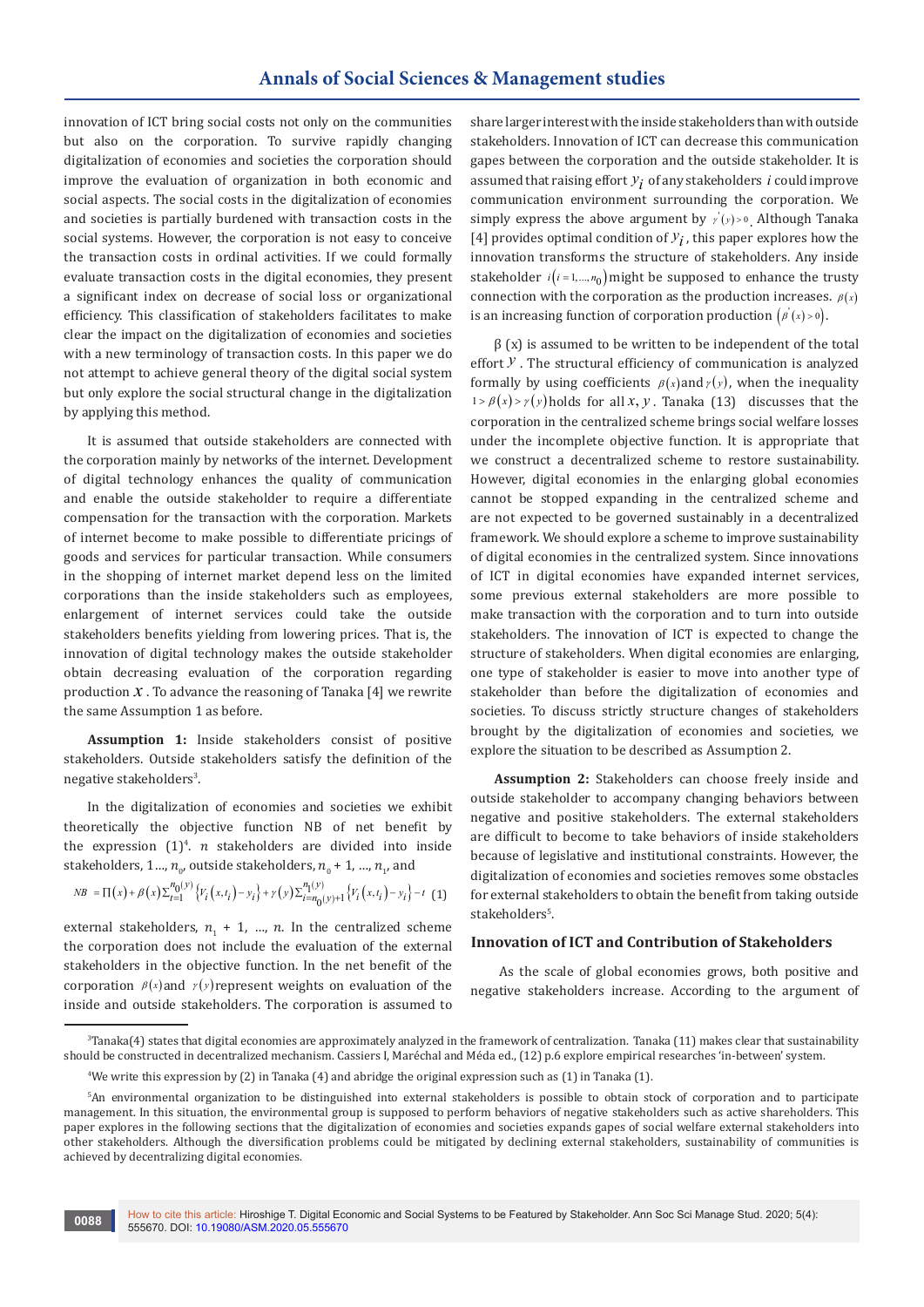Tanaka [3] social welfare losses increase under incomplete sustainable mechanisms. Tanaka [4] discusses that digitalization of economies and societies could only partially decrease the social welfare losses and get rid of the vulnerability of the global social system. To become more sustainable, we must construct an incentive scheme for the corporation to reduce the social welfare loss<sup>6</sup>. The sustainable system of communication calculates social welfare by basing on the evaluation of all stakeholders and burdens the corporation a part of the social welfare loss. Tanaka [1],[9] and(11) demonstrate that the sustainable mechanism of communication is constructed by cooperation of all stakeholders. The sustainable network of communication is defined to be public goods and to be presented by total effort  $y = \sum_{i=1}^{n} y_i$  provided by all stakeholders. The stakeholder *i* provides voluntarily effort  $y_i$  to improve the network of communication. Improving communication or transaction by internet services increase opportunities on businesses. At the same time, plastic waste problems reported in SNS move many countries restricting environmental regulation policies'. Quality and quantity of the network communication are determined by the total contribution y of all stakeholder. It should be noticed that even external stakeholders can change behavior of the corporation by enhancing reviews, raising local funds and others.

Any stakeholder is assumed to make contribution  $y_i$  to increase the social welfare brought by digital innovation. As the network of economies actually propels the digitalization of economies and societies, stakeholder *i* aims to maximize targeted social welfare of the corporation by using  $y_i$ ,

$$
W(y) = \beta(x) \sum_{i=1}^{n_0(y)} \left\{ V_i(x, t_i) - y_i \right\} + \gamma(y) \sum_{i=n_0(y)+1}^{n_1(y)} \left\{ V_i(x, t_i) - y_i \right\} + \sum_{i=n_1(y)+1}^{n} \left\{ V_i(x, t_i) - y_i \right\} \tag{2}
$$

As inside and outside stakeholders are supposed to intent their contributions to reflect on the corporation, expression (2) writes same coefficients  $\beta(x)$  and  $\gamma(y)$  as (1). This objective function contains welfare of the external stakeholders that the corporation does not concern, because contributions all stakeholders yield innovation in the network society. To explore the influence of outside stakeholders on the innovation, we define welfare of outside stakeholders by

$$
W_0(y) = \sum_{i=n_0(y)+1}^{n_1(y)} \left\{ V_i(x,t_i) - y_i \right\} (3)
$$

Noticing the  $\frac{dy}{dx}$  = 1, the first order maximizing conditions of effort  $y_i$  regarding inside, outside and external stakeholders are written by

$$
r'(y^i) = \frac{\beta(x)}{W_0(y^i)}
$$
 for inside stakeholders; 1,...,n<sub>0</sub> (y) (4)

$$
r'(y^0) = \frac{r(y^0)}{w_0(y^0)}
$$
 for outside stakeholders;  $n_0(y) + 1, ..., n_1(y)$  (5)  

$$
r'(y^e) = \frac{1}{w_0(y^e)}
$$
 for external stakeholders;  $n_1(y) + 1, ..., n$ . (6)

Feature of  $\gamma(y)$  to be written in (2) and (3) describes a network of economies and societies. The above (4), (5) and (6) imply that the three types of stakeholders obtain different optimal contributions  $y^{i}$  ,  $y^{0}$  ,  $y^{e}$  . That is, all stakeholders attempt voluntarily to contribute innovation with different targets. Contributions by stakeholders on innovation are featured by Assumption 3.

**Assumption 3:** Marginal weight for outside stakeholders  $y'(y)$  is supposed to be decreasing with total contributions in innovation of ICT. The welfare of outside stakeholders depends on their targeted contribution. In a temporal decision making every stakeholder of (2) does not transfer into another type of stakeholder. The relations;  $\frac{dn_0(y)}{dy_i} = 0$  and  $\frac{dn_1(y)}{dy_i} = 0$ , are supposed to be obtained. to be obtained.

Considering the inequality1 >  $\beta(x)$  >  $\gamma(y)$ , we ensure that expressions (4),(5) and (6) bring the relation  $y^0 > y^i > y^e$  holds. This expression is explained as follows. The external stakeholders obtain lesser interest with improving efficiency of communication network than other stakeholders but participate on contribution on communication to improve audit and legislation by using the internet. Inside stakeholders actively utilize the network and seek to improve innovation of ICT to raise productivity by using new technologies such as IoT8 . Outside stakeholders are involved extensively in the rising businesses such as Fin Tech. In the digitalization of economies and societies this inequality shows that outside stakeholders provide larger potential contribution for innovation than other stakeholders. Increasing outside stakeholders become more probable to promote innovation of ICT. This result ensures the implication expressed by Proposition 1.

**Proposition 1:** All three types of stakeholders contribute collectively the revolution to improve digital economies with diversified motivations. However, the effort of outside stakeholders makes more contribution than other types of stakeholders on expansion of innovation of ICT. The growth of outside stakeholders is a vital factor to promote digitalization of economies and societies.

Figure1 is presented to illustrate implication of Proposition 1. A down sloping curve AE depicts  $\gamma(y)$ . Optimal solutions (4), (5)

<sup>6</sup> Tirole (14) initiates an incentive analysis on the corporate social responsibility.

<sup>7</sup> Oskam (15) considers the sharing economy in the community by analyzing Airbnb. Although the author does not employ any theoretical model, he discusses that outside and external stakeholders in this paper make significant responsibility on sustainability of the community.

<sup>8</sup> Saulles M (16) explores briefly the impact of IoT (Internet of Things) on business.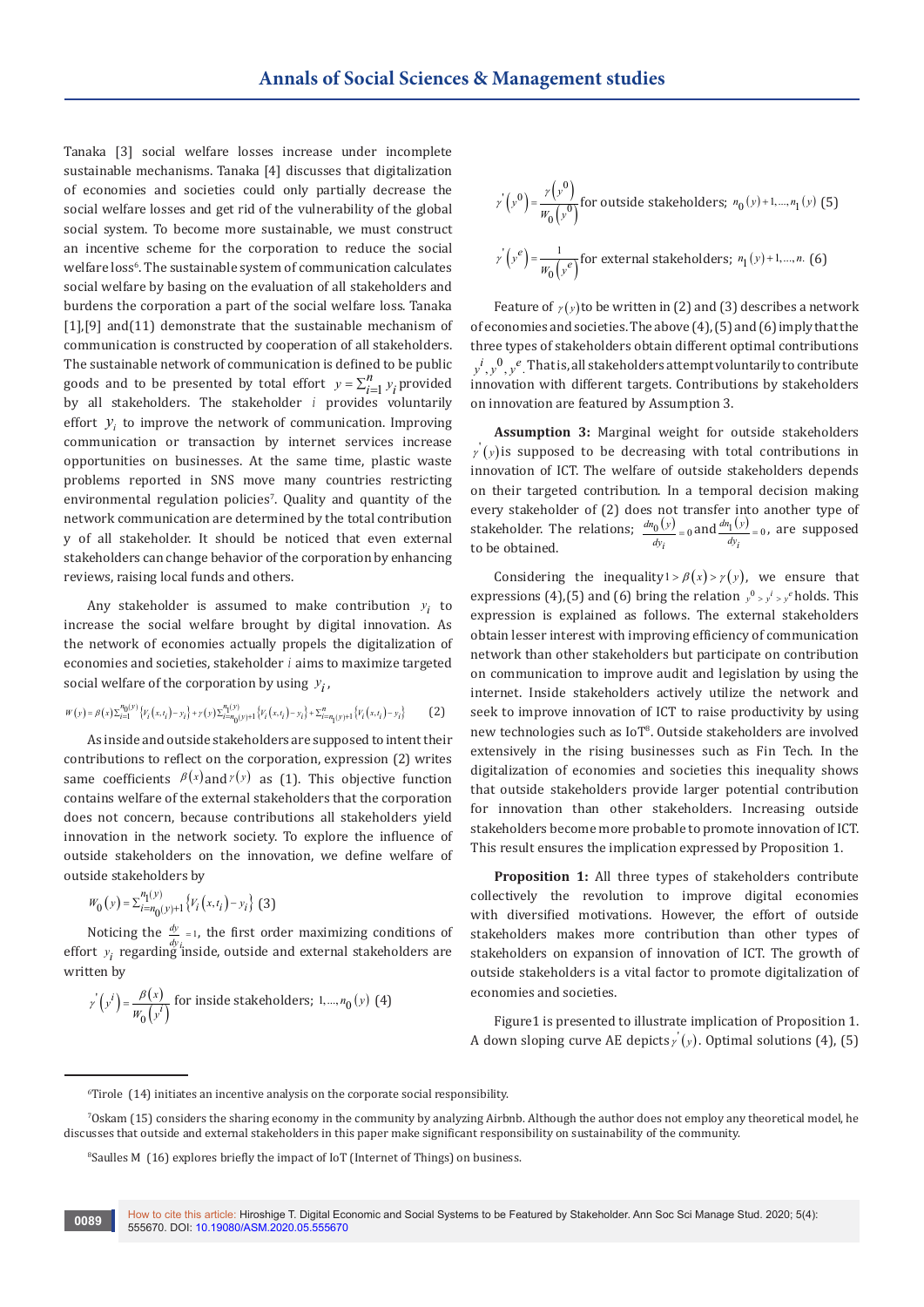and (6) are showed by points C, D and B. By reminding that total effort *y* is summation of all efforts of stakeholders, the optimal conditions exhibit a cooperative solution of efforts. That is, the solution does not determine the share of effort brought by each stakeholder. Game theoretical approach could be applied to obtain definite effort of sharing. By using the above optimal conditions this paper describes the method to allocate efforts on stakeholders as follows. For  $y$ ;  $y \le y^e$  (6) shows that all stakeholders provide

effort to improve innovation of communication. For  $y^e \le y \le y^i$ , (4) makes sure that outside and inside stakeholders provide effort. For  $y$ ;  $y^i \le y \le y^0$ , (5) states that only outside stakeholders provide effort to improve innovation of ICT. Figure 1 exhibits clearly that marginal expansion of innovation of digital economies is promoted mainly by effort of outside stakeholders. Consequently, innovation of ICT and digitalization of economies and societies are brought by the growth of outside stakeholders.



# **Transaction Costs and Structure of Stakeholders**

Corporations in digital economies have become to combine firmly with global networks of economies and societies. It is supposed that the digitalization of economies and societies causes rearrangement of global industrial networks. Corporations should reform their own production networks to survive great fluctuations brought by the industrial revolution<sup>9</sup>. Corporations must not only seek to achive maximization of private profit but also to pursuit integrated governance of inside and outside stakeholders. Integrated organizational governance of total structure of stakeholders could produce new businesses to promote digitalization of economies and societies. In 2010, Williamson suggests "the common view of contract as legal rules thus gives way to the more elastic concept of contract as framework<sup>10"</sup>. Evolution of digital economies accompanies improvement of the integrated governance on the corporation and expanding stakeholders. In particular, innovation of ICT develops temporal and various cooperation and evolves connection of stakeholders with internet services. Tanaka [4] suggests that the new concept of transaction cost presents a sensitive index to measure the performance of integrated corporate governance in

digitalization. This paper enhances the theoretical foundation on this argument.

Globalizing economies have expanded industrial and social organization of networks. Large international organizations seek benefits of networks but bring inevitably large amount of social costs at the same time. If the social costs are estimated to be uprising beyond a limit, efficient schemes to govern them should enhance significance to achieve sustainability. The famous Coase's Theorem indicates that the transaction cost causes social welfare  $loss<sup>11</sup>$ .

Transaction costs are supposed inevitably to occur in digital networks of societies in different forms from traditional industrial organizations. As the digital networks are prevailing, we should make theoretical foundation on this transaction approach to digital network societies. It is assumed in this model that stakeholders could improve their welfare in the process of communication or transaction with the corporation. If the corporation accurately recognizes the evaluation of the stakeholders, they could achieve efficient communication with least transaction costs. In this theoretical analysis the weights for the stakeholder in the

<sup>9</sup> This paper develops a theoretical approach of organization for the digitalization of economies and societies. In an empirical research Choudrie, Tsatsou & Kruria (17) argue the importance of social inclusion by ICT services.

<sup>&</sup>lt;sup>10</sup>This is cited in page 16, Williamson (18) and he explores a rough indication of the framework.

 $11$ Coase (19) points out that not only price mechanism in market but marginal costs regarding bargaining or contract works an equilibrating force for organizations.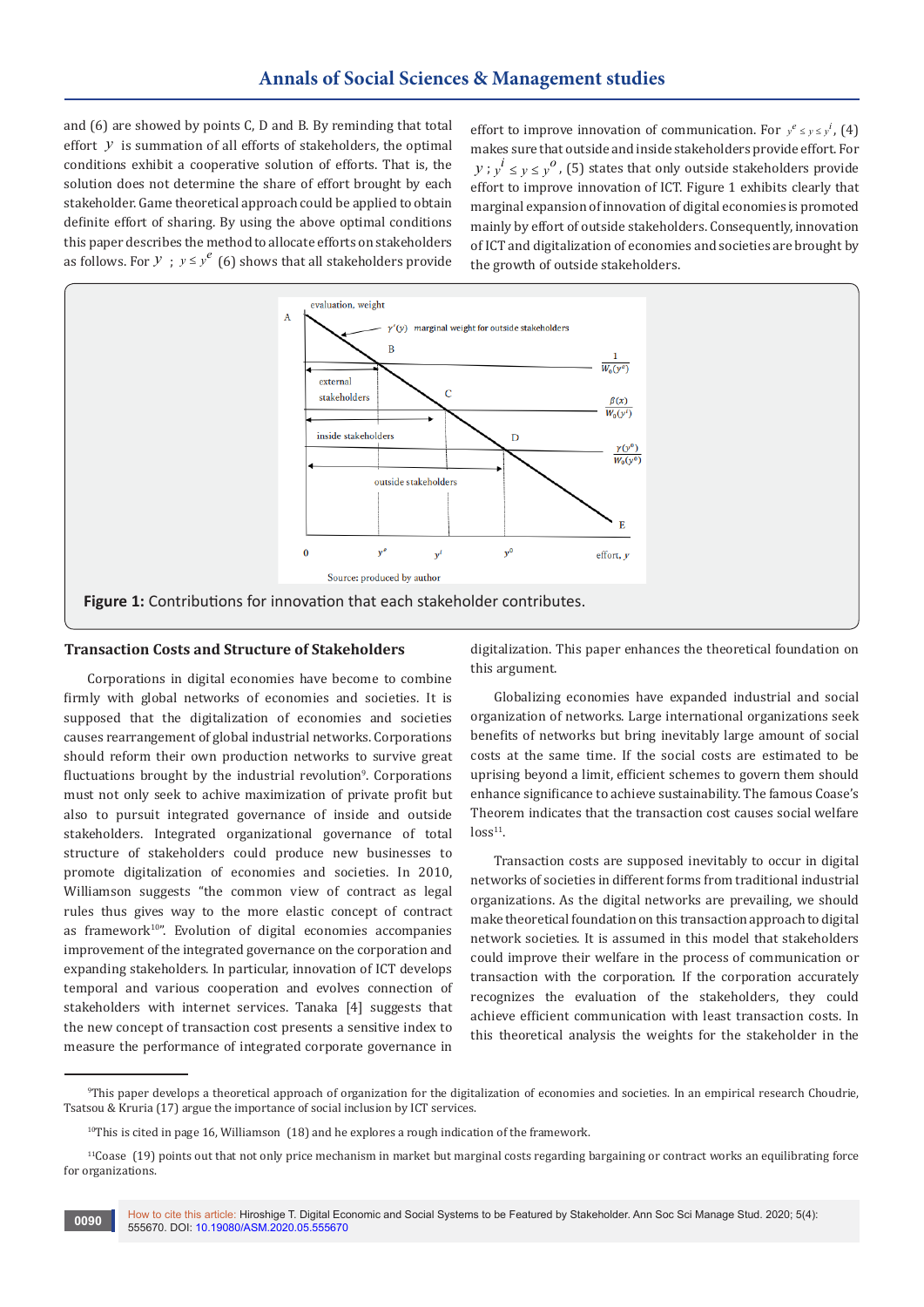expression (1) present the index of efficiency in the communication mechanism. As the upper limit of the weight is assumed to be one and to express the most efficient communication, it's gap from one is defined as the transaction cost in the mechanism. As external stakeholders have not opportunities to contact continuously with the corporation, the transaction cost is assumed to be raised to upper bound one. The transaction costs have different values for three types of stakeholders and can analyze the feature of network system in the digital economies. Suppose that the corporation takes the transaction costs with the inside, the outside and the external stakeholders by  $C_i$ ,  $C_0$ ,  $C_e$  the transaction costs are defined mathematically by  $C_i(x) = 1 - \beta(x)$  for inside stakeholders,

- $C_0(y) = 1 \gamma(y)$  for outside stakeholders,
- $C_e$  = 1 0 for external stakeholders.

Centralized structure of production defined by (1) brings transaction costs as theoretical methods for digitalization of economies and societies. From the assumption  $\beta'(x) > 0$ decreasing transaction of inside stakeholders  $C_i(x) < 0$  is derived. In particular, expanding production of global economies lowers the transaction cost of inside stakeholders. The inequality  $y'(y) > 0$ takes decreasing transaction cost of outside stakeholders with enlarging digital economies  $C_0(y) < 0$ .

Innovation of ICT causes lowering transaction cost of outside stakeholders. And the transaction cost of outside stakeholders is assumed to be indifferent of production levels and to depend on innovation of digital economies. By featuring transaction cost functions in global and digital economies we can illustrate the structural changes of societies in the new industrial revolution $12$ . The fundamental reform of stakeholders could explain a mechanical design of the new industrial revolution. The theoretical model argues that the globalizing and digital economies have different impacts on each type of stakeholders. The stakeholders make different decisions according to their own interests. Consequently, their individual behaviors bring revolutionary reform on construction of stakeholders. The stakeholders are supposed to respond on the decision makings of the corporation. In the optimal expression of mathematics, the corporation maximizes net benefit function (1) with  $x, t_i$  ( $i = 1,..., n_1(y)$ ). The first order conditions of maximization are written by  $(7)$ ,  $(8)$ ,  $(9)$ <sup>13</sup>.

$$
\frac{d\Pi}{dx} = \sum_{i=1}^{n_0(y)} -\left\{ \frac{d\beta(x)}{dx} \left( V_i(x, t_i) - y_i \right) \beta(x) \frac{\partial V_i(x, t_i)}{\partial x} \right\} - \gamma(y) \sum_{i=n_0(y)+1}^{n_1(y)} \frac{\partial V_i(x, t_i)}{\partial x} .
$$
 (7)  

$$
\frac{\partial V_i(x, t_i)}{\partial x} = \frac{1}{\beta(x)} \ i = 1, ..., n_0(y)
$$
 (8)

$$
\frac{\partial V_i\left(x,t_i\right)}{\partial x}=\frac{1}{\gamma(y)}\ i=n_0\left(y\right)+1,...,n_1\left(y\right)\cdot\qquad \ \ \textbf{\text{(9)}}
$$

To investigate completely organization of digitalization we should articulate behavior of the corporation for contributions on external stakeholder. The articulation ought to be comparable with (8) and (9). The contribution of corporation on external stakeholders i is expressed formally by  $t_i = 0, \frac{\partial Y_i(x,0)}{\partial t}, 0^{14} i = n_1(y) + 1,..., n$  (10). The above expression (10) implies that the corporation in a centralized system does not directly provide any payment for external stakeholders.

## **Digitalization of economies and societies**

In this section, we investigate the mechanism that brings innovation of ICT a structural change of stakeholders. Expressions (8), (9), (10) explore theoretically mechanisms of industrial revolution in the context of stakeholder's structure. This paper argues that stakeholders are classified into 3 types. As one type of stakeholders are supposed to obtain various evaluation on performance of the corporation, marginal evaluation of payment  $\frac{\partial V_i(x,t_i)}{\partial x}$  varies for individual stakeholder *i*. By exhibiting (Figure 2, <sup>a</sup><sup>3</sup>) marginal evaluation curves represent relative evaluation among 3 type of individual stakeholder. However, the curves in each type are possible to be depicted by another curve to keep the same relative position as (Figure 2). Inequality,  $C_0(y)$  < 0, means that innovation of ICT is supposed to decline the transaction cost regarding outside stakeholders. By using (Figure 2) this section demonstrates that the decreasing transaction cost causes a revolutionary change in the social system<sup>15</sup>. In the first, we explore the direct effect brought by the innovation in the outside stakeholder. The expression (9) exhibits payment condition that the corporation offers for outside stakeholders. As the innovation proceeds, according to the inequality  $\gamma'(y) > 0$ the right side of (9) to be depicted by the line GG' lowers to HH'. The left side of (9) is expressed by the curve BD. The expanding innovation of ICT moves the equilibrium point J with outside stakeholders to L and increases economic surplus to be expressed by area of the triangle BGJ to that of BHL. This rising surplus means that the digitalization of economies and societies improves welfare of outside stakeholders. From above reasoning we could conclude that outside stakeholders obtain net benefits in this industrial revolution. This type of stakeholder has an incentive to involve actively the digital transaction. In the second, we consider how this revolution influences on inside stakeholders. We demonstrate the possibility that an inside stakeholder turns into the outside stakeholder in some situations<sup>16</sup>[21]. The right

 $12$ Rifkin (20) explores extensively development of ICT and concludes that innovation of ICT decreases marginal production cost of IoT.

 $13$ In discussions on social systems, Tanaka (1), (3) and (11) investigate the possibility that innovation raises the production levels and reduces social welfare losses.

<sup>&</sup>lt;sup>14</sup>The evaluation function of the stakeholder i is supposed to be a concave function.

<sup>&</sup>lt;sup>15</sup>Tanaka (21) attempts to develop similar discussion. However, this paper improves the previous research more completely by adding analysis of social welfare.

<sup>&</sup>lt;sup>16</sup>Paus (22) does not use the terminology of stakeholders but investigates the transforming workplaces of outside stakeholders referred in this paper. The author states "digital taking platforms have become online labor market where people offer short-term and micro tasks. Paus p12." To improve social welfare this book, suggest social reform by activating external stakeholders.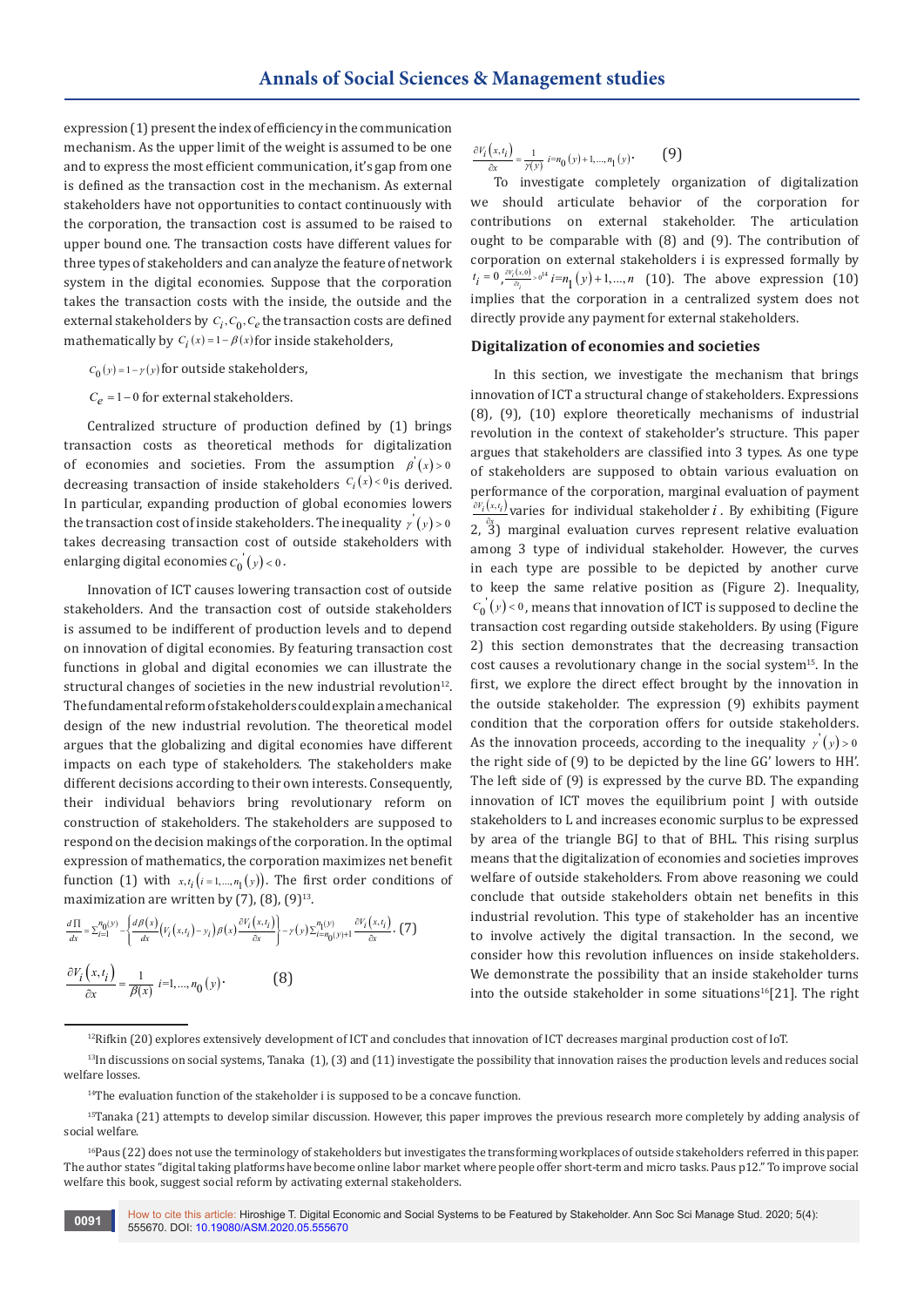side of the expression (8) is depicted by the line II'. By supposing that inside stakeholders are formed in smaller scale than outside stakeholders. The marginal evaluation curve with payment to be presented by AE is steeper than the curve for outside stakeholder BD. And starting point A is located higher than the relevant point B of outsider stakeholders. This industrial revolution is supposed to be possible by the change that some stakeholders move one to another type of stakeholders. This section confirms theoretically the possibility to transform stakeholders from the inside to the outside stakeholders. In the digitalization of economies and societies, the inside stakeholder obtains two alternative surpluses triangles AIK in inside stakeholders and BHL in outside stakeholders. In (Figure 2) AI is larger than BH, but IK is smaller than HL. If innovation of ICT expands BH and HL, aera of triangle BHL for outside stakeholders grows. The surplus of outside stakeholders becomes more dominant than that of inside stakeholders. Firms to have been combined into a big corporative organization become possible to have more profitable opportunities in the flexible organization of business network. The digitalization of economies and societies induces inside stakeholders to transfer into outside stakeholders.

In the third, we explore ramification of the digitalization of economies and societies to external stakeholders. In (Figure 2) the curve CF depicts the marginal evaluation of external stakeholder regarding payments of the corporation. (Figure 2) illustrates implication of the expression (10). As the external stakeholder does not belong to the corporative organization, the line of inside stakeholders II' is not relevant to external stakeholders. In the previous situation outside stakeholders become to obtain more surplus than before the digitalization. As this change is not relevant with external stakeholders, the gap of social welfare between outside and external stakeholders increases and induce transfer of external stakeholders into outside stakeholders. In the process of industrial revolution external stakeholders are assumed to obtain two options. One is to turn into inside stakeholders such as suppler in IoT and the other is to join transactions of outside stakeholders such as providers in share businesses. For external stakeholders the opportunity to turns into inside stakeholders is limited, and places of outside stakeholders are growing. We discuss the possibility for external stakeholders to take a place of outside stakeholder. However, the opportunities of transfer are not available for every external stakeholder. Some external stakeholders are privileged to behave as outside stakeholders but the others are obliged to be excluded from this transformation. The residents who could not follow the transformation suffer problems of diversification. Some external stakeholders could take befits form innovation of ICT. Before the digitalization of economies and societies, line GG' and curve CF have not any intersection. It means before the new industrial revolution that external stakeholders do not receive any payment. So, they cannot obtain any surplus. In the former case, they remain to be external stakeholders and calculate benefits, area CHM according to curve CF. NGO advocates social responsibility of corporation positively

by using the internet. Digitalization improves the environment that external stakeholders persuade the corporation their interests. Curve BD presents opportunities that the innovation provides them profitable benefits indicated by area of triangle BHL. In the latter case, before they have not used enough efficient facilities, after industrial revolution digital transactions are available for some stakeholders. In the two situations, the shift of the line GG' to HH' raises surplus of the external stakeholders by area of triangles BHL or CHM. If external stakeholders could follow performance of outside stakeholders, they can improve welfare. Enhancement of surplus promotes flow of stakeholders from the external to the outside. Consequently, we prove a possibility theorem that innovation of ICT concentrates stakeholders on the outside. The results are summarized as Proposition 2.

**Proposition 2**. Innovation of ICT brings about transfer of stakeholders from inside and external ones to outside ones. In this process, outside stakeholders increase absolutely and relatively.

Proposition 2 presents a possibility theorem in the situation to be represented by (Figure 2). However, many prosperous economies are expected to clear the requirements of the digitalization of economies and societies. In this situation,  $n_{0}(y)$  and  $n_{1}(y)$  are mathematically expressed by decreasing and increasing function with *y* . This proposition explains that the structural change of stakeholders ignites explosion of digitalization of economies and societies. Theoretically,  $W_0(y)$ begins to rise. In the following step, the right side of expressions (5) declines, social effort on innovation increases and right side of expression (9) lowers. The reasoning in Proposition 2 is applicable to explain expanding spirals of industrial revolution. As the corporation greatly concerns with enhancement of productivity and the digital innovation, transaction costs are useful index for management. In the context of analyses using transaction costs we can verify implication of Proposition 2. If innovation of ICT decreases transaction cost regarding outside stakeholders, transfer into outside stakeholders begins and triggers great waves of digitalization of economies and societies. Comparative analysis of transaction cost with stakeholders could effectively investigate the network structure of economies and societies.

# **Concluding Remarks**

Tanaka [4, 23] discuss that outside stakeholders to be swelled by digitalization of economies and societies have been reforming social network systems and global production and distribution mechanisms. As digital network systems have been developed, outside stakeholders raise influence on featuring the digitalization of economies and societies. By reminding that outside stakeholders are defined to belong to the negative stakeholder, performance of corporation to have grown in globalizing economies becomes to be more vulnerable or sensitive with factors to be uncontrollable by market mechanism. (Figure 2) of Tanaka [4] indicates a possibility that increasing outside stakeholders make production system more decentralized and lower production. A local issue might become more probably to cause global problems in the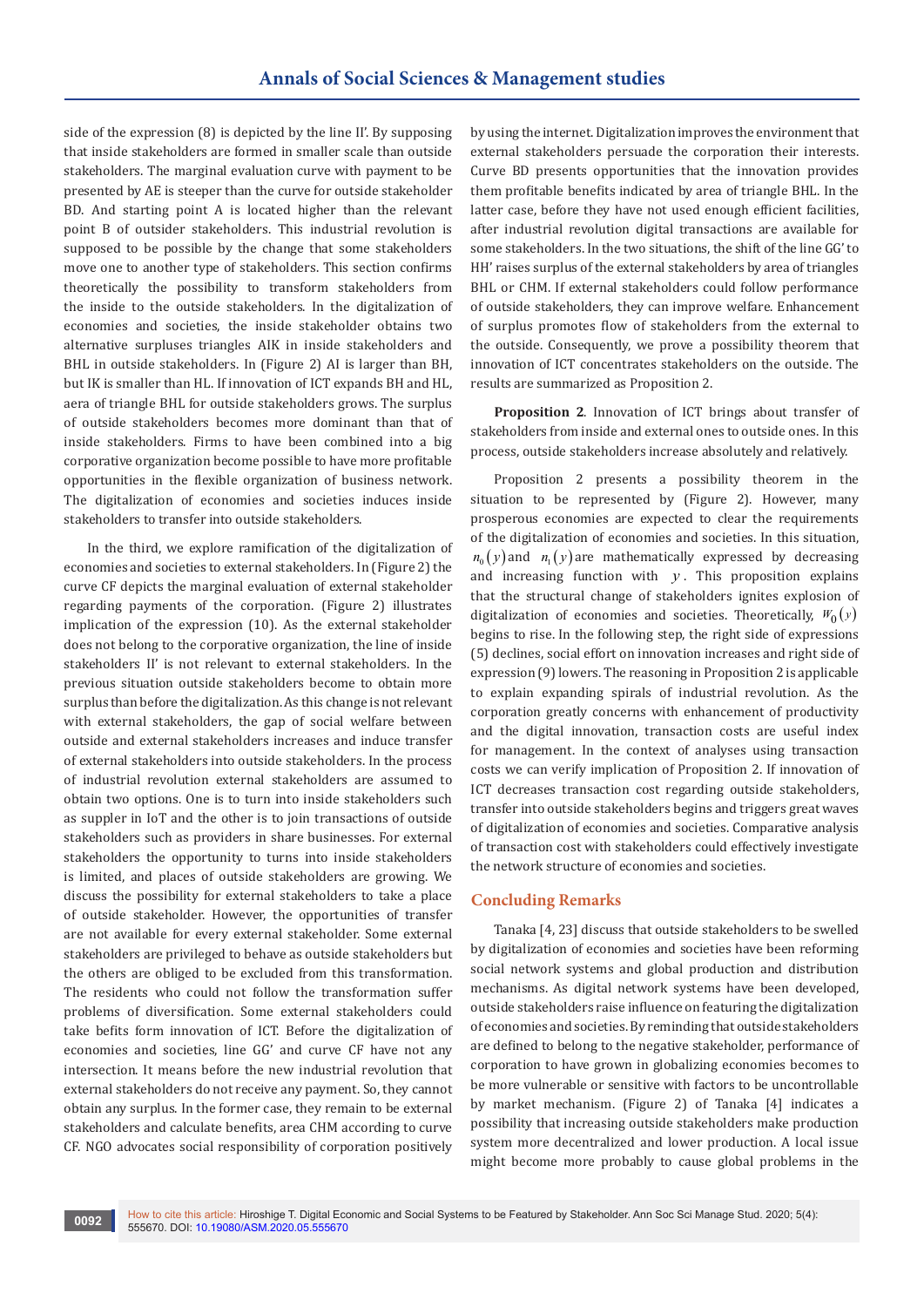digital social system. In a short term, Covid-19 Pandemic declines the weight on evaluation of outside stakeholders and raises their transaction cost. For example, global networks have facilitated advanced digital technologies to distribute goods and services such as air transportation service of LCC but Pandemic is expected to raise transaction costs to break down global economics performance. In this case, social system proceeds on the opposite direction to the assumptions in Proposition 2. The line HH' in

(Figure 2) moves upwardly. The relative advantage of outside stakeholders regarding social surplus verses inside stakeholders lowers. In the sustainable framework such presented by such as Tanaka (1) risk coefficient is expected to increase. Consequently, in the long perspective, decentralized economic systems partially will displace centralized system and global production system should be reformed sustainably.



# **References**

- 1. [Tanaka H \(2017\) Sustainability of Global Communities and Regional](https://econpapers.repec.org/article/sprapjors/v_3a1_3ay_3a2017_3ai_3a2_3ad_3a10.1007_5fs41685-017-0057-x.htm)  [Risk Governance. Asia Pacific Journal of Regional Science, 1\(2\): 639-](https://econpapers.repec.org/article/sprapjors/v_3a1_3ay_3a2017_3ai_3a2_3ad_3a10.1007_5fs41685-017-0057-x.htm) [653.](https://econpapers.repec.org/article/sprapjors/v_3a1_3ay_3a2017_3ai_3a2_3ad_3a10.1007_5fs41685-017-0057-x.htm)
- 2. Baecker RM (2019) Computers and Society: Modern Perspectives, Oxford University Press, Oxford, UK.
- 3. [Tanaka H \(2018\) Mechanism of Sustainability and Structure of](http://ojs.piscomed.com/index.php/FF/article/view/464)  [Stakeholders in Regions. Financial Forum, 7 \(1\): 1-12.](http://ojs.piscomed.com/index.php/FF/article/view/464)
- 4. [Tanaka H \(2019b\) Innovation on the Digital Economies and](https://juniperpublishers.com/asm/pdf/ASM.MS.ID.555635.pdf)  Sustainability of the Global Communities. Annals of social sciences & [management studies, Juniper 4\(2\):1-10.](https://juniperpublishers.com/asm/pdf/ASM.MS.ID.555635.pdf)
- 5. Williamson OE (1975) Markets and Hierarchies: Analysis and Antitrust Implication. The Free Press, New York.
- 6. [Williamson OE \(1979\) Transaction-Cost Economics: The Governance](https://www.jstor.org/stable/725118?seq=1)  [of Contractual Relations. Journal of Law and Economics, 22\(2\): 233-](https://www.jstor.org/stable/725118?seq=1) [261.](https://www.jstor.org/stable/725118?seq=1)
- 7. Williamson OE (1986) Economic Organization: Firms, Markets and Policy Control, Wheatsheaf Books, Brighton, UK.
- 8. Williamson OE (1990) Industrial Organization. Edward Elgar Publishing, Cheltenham, UK
- 9. Tanaka H (2004) Kigyo no Syakaiteki Sekinin no Keizai Riron Japanese, Theoretical Analysis for Corporate Social Responsibility. Chikyuu Kankyu Report Japanese, Global Environmental Policy in Japan, 9: 1–9.
- 10. [Hindman M \(2018\) The Internet Trap: How the Digital Economy Builds](https://www.jstor.org/stable/j.ctv36zrf8)  [Monopolies and Undermines Democracy, Princeton University Press,](https://www.jstor.org/stable/j.ctv36zrf8)  [Princeton, USA.](https://www.jstor.org/stable/j.ctv36zrf8)
- 11. Tanaka H (2016) The Sustainability Theorem in the ESG Mechanism. Long Finance and London Accord, pp,1-29.
- 12. Cassiers I, Maréchal K & Méda D (2018) Post-growth Economics and Society: Exploring the Paths of a Social and Ecological Transition, Routledge, Abingdon, UK.
- 13. Tanaka H (2019a) Rehabilitation of the Decentralization in the Centralizing Process of Global Communities. Journal of Global Issues and Solutions, 19(3):1-18.
- 14. [Tirole J \(2001\) Corporate Governance. Econometrica, 68\(1\): 1-35.](https://onlinelibrary.wiley.com/doi/10.1111/1468-0262.00177)
- 15. Oskam JA (2019) The future of Airbnb and Sharing Economy: The Collaborative Consumption of our Cities, Channel View Publications, Bristol, UK.
- 16. Saulles (2017) The Internet of Things and Business, Routledge, Abington, UK.
- 17. Choudrie J, Tsatsou P & Kruria S (2018) Social Inclusion and Usability of ICT-Enable Services, Routledge, Abingdon, UK.
- 18. Williamson OE (2010) Transaction Cost Economics: an overview. In Klein PG & Sykuta ME (eds.), The Elgar Companion to Transaction Cost Economics, Edward Elgar Publishing, Cheltenham, UK.
- 19. [Coase RH \(1937\) The Nature of the Firm. Economica, 4\(16\): 386-405.](https://onlinelibrary.wiley.com/doi/full/10.1111/j.1468-0335.1937.tb00002.x)
- 20. Rifkin J (2014) The Zero Marginal Cost Society: The internet of Things, The Collaborative Commons, and The Eclipse of Capitalism. St Martin's Press, New York.
- 21. Tanaka H (2020) Digital Revolution and Structural Reform of Stakeholders. Journal of Global Issues and Solutions, 20(2): 1-7.